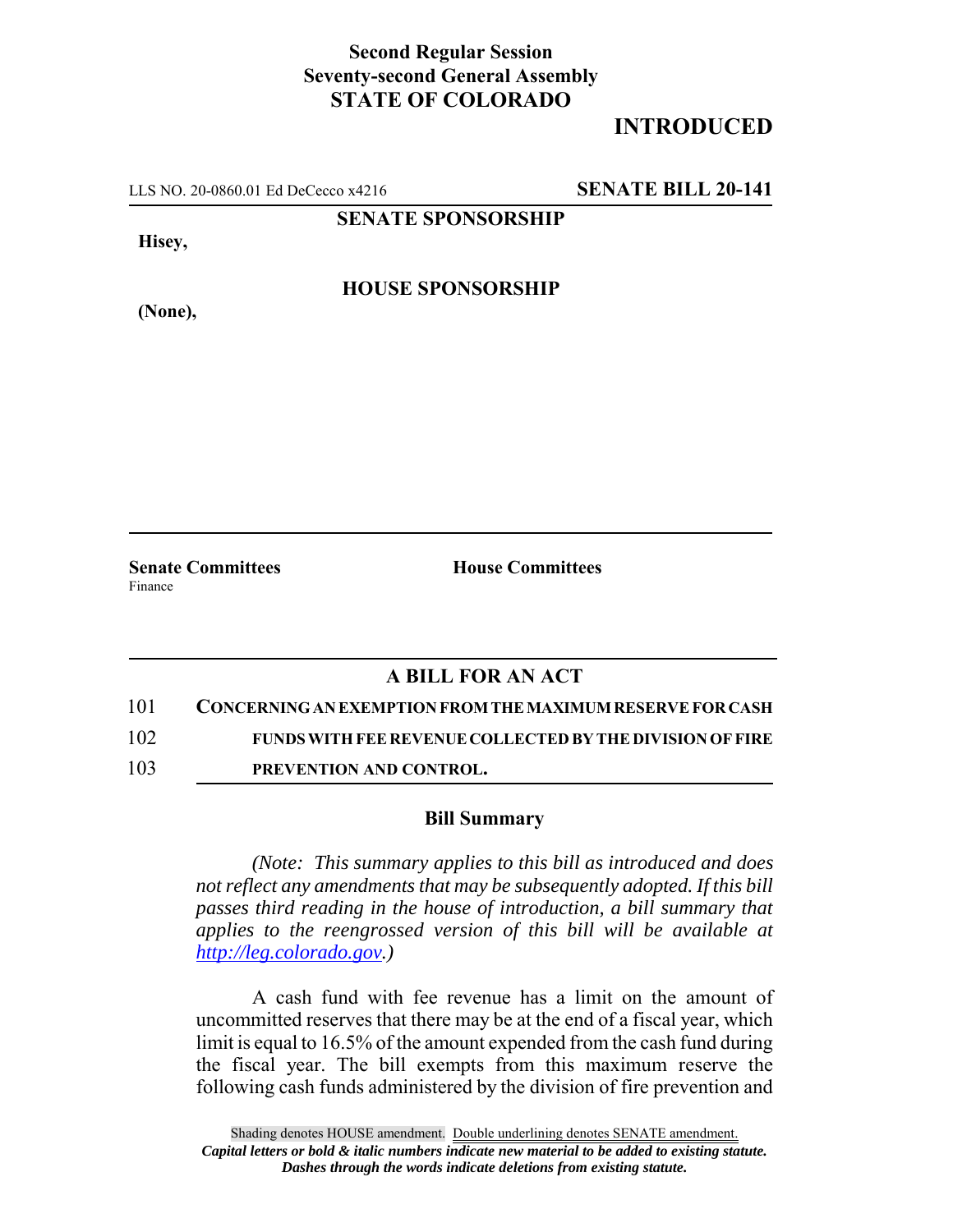control in the department of public safety:

- ! The fire suppression cash fund;<br>I The public school construction
- The public school construction and inspection cash fund; and
- ! The health facility construction and inspection cash fund.

*Be it enacted by the General Assembly of the State of Colorado:*

 **SECTION 1.** In Colorado Revised Statutes, 24-75-402, **add** 3 (5)(qq), (5)(rr), and (5)(ss) as follows:

 **24-75-402. Cash funds - limit on uncommitted reserves - reduction in the amount of fees - exclusions - repeal.** (5) Notwithstanding any provision of this section to the contrary, the following cash funds are excluded from the limitations specified in this section:

 (qq) THE FIRE SUPPRESSION CASH FUND CREATED IN SECTION 24-33.5-1207.6;

 (rr) THE PUBLIC SCHOOL CONSTRUCTION AND INSPECTION CASH 12 FUND CREATED IN SECTION 24-33.5-1207.7; AND

 (ss) THE HEALTH FACILITY CONSTRUCTION AND INSPECTION CASH FUND CREATED IN SECTION 24-33.5-1207.8.

 **SECTION 2. Act subject to petition - effective date.** This act takes effect at 12:01 a.m. on the day following the expiration of the ninety-day period after final adjournment of the general assembly (August 5, 2020, if adjournment sine die is on May 6, 2020); except that, if a referendum petition is filed pursuant to section 1 (3) of article V of the state constitution against this act or an item, section, or part of this act within such period, then the act, item, section, or part will not take effect unless approved by the people at the general election to be held in